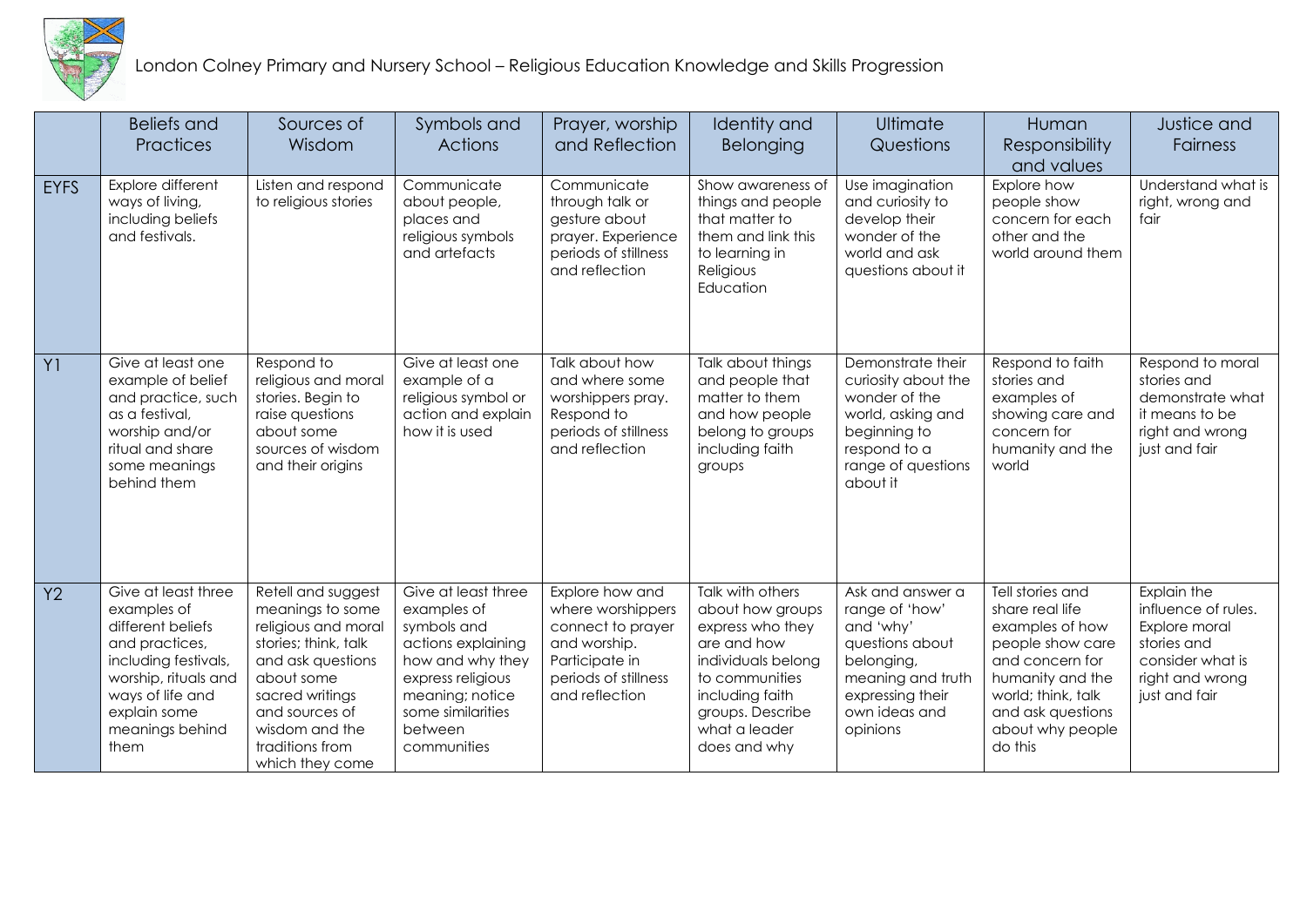

London Colney Primary and Nursery School – Religious Education Knowledge and Skills Progression

| Y3             | Describe using<br>specific religious<br>vocabulary the<br>impact of<br>celebrations and<br>key moments in life<br>in some religious<br>communities                                                                                                            | Raise questions<br>and suggest<br>meanings to three<br>examples of either<br>religious and moral<br>stories, sacred<br>writings or sources<br>of wisdom. Identify<br>the faith traditions<br>from which these<br>come and their<br>impact on<br>followers | Describe how<br>religious beliefs,<br>symbolic<br>expression and<br>actions can<br>communicate<br>meaning to<br>individual<br>followers. Describe<br>some similarities<br>between two faith<br>communities                  | Ask and answer<br>questions about<br>places of prayer<br>and worship and<br>the impact they<br>might make on<br>faith communities                                                                        | Give two examples<br>of how individuals<br>show that they<br>belong to a faith<br>community.<br>Recognise how<br>some religious<br>people are guided<br>by their religious<br>leaders                                                               | Through creative<br>media, express an<br>understanding of a<br>range of ultimate<br>questions,<br>reflecting on<br>questions that are<br>difficult to answer | Recognise the<br>importance of<br>showing care and<br>responsibility for<br>the world,<br>identifying the<br>shared values in<br>two communities        | Explore moral<br>stories and reflect<br>on why individuals<br>make choices<br>about what is right<br>and wrong, just<br>and fair                       |
|----------------|---------------------------------------------------------------------------------------------------------------------------------------------------------------------------------------------------------------------------------------------------------------|-----------------------------------------------------------------------------------------------------------------------------------------------------------------------------------------------------------------------------------------------------------|-----------------------------------------------------------------------------------------------------------------------------------------------------------------------------------------------------------------------------|----------------------------------------------------------------------------------------------------------------------------------------------------------------------------------------------------------|-----------------------------------------------------------------------------------------------------------------------------------------------------------------------------------------------------------------------------------------------------|--------------------------------------------------------------------------------------------------------------------------------------------------------------|---------------------------------------------------------------------------------------------------------------------------------------------------------|--------------------------------------------------------------------------------------------------------------------------------------------------------|
| $Y_4$          | Describe, make<br>connections and<br>reflect on some<br>religious and non-<br>religious<br>worldviews<br>studied, using<br>specific religious<br>vocabulary about<br>how celebrations<br>and key moments<br>in life are marked<br>by different<br>communities | Show awareness,<br>respond to and<br>interpret a range<br>of stories, sacred<br>writings and<br>sources of wisdom,<br>recognising and<br>understanding the<br>impact within<br>different<br>communities and<br>on individual<br>believers                 | Explain how a<br>range of beliefs,<br>symbolic<br>expression and<br>actions (verbal<br>and non-verbal)<br>can communicate<br>meaning to<br>individual<br>followers. Describe<br>some similarities<br>between<br>communities | Describe why and<br>where worshippers<br>connect to prayer<br>and worship.<br>Participate in<br>periods of stillness<br>and quiet thought<br>and where<br>appropriate<br>express personal<br>reflections | Show an<br>understanding of<br>some of the<br>challenges<br>individuals face<br>when belonging to<br>a faith community.<br>Demonstrate how<br>it may help them.<br>Explore how some<br>religious people<br>are guided by their<br>religious leaders | Respond to a<br>range of<br>challenging 'if'<br>and 'why'<br>questions about<br>making sense of<br>the world,<br>expressing<br>personal<br>reflections       | Illustrate how<br>diverse<br>communities can<br>live together<br>respectfully sharing<br>the same<br>important values<br>and sense of<br>responsibility | Consider and<br>discuss questions<br>on matters that are<br>important in the<br>world including<br>choices about<br>what is right and<br>what is wrong |
| Y <sub>5</sub> | Using religious<br>vocabulary,<br>compare two<br>examples of<br>celebrations<br>marking key points<br>in life's journey<br>including<br>pilgrimage                                                                                                            | Demonstrate an<br>understanding of<br>the impact of<br>sources of wisdom<br>on individuals and<br>give examples of<br>how these<br>connect to<br>different<br>communities                                                                                 | Describe how a<br>range of beliefs,<br>symbolic<br>expression and<br>actions can<br>communicate<br>meaning to<br>individuals. Identify<br>some similarities<br>and differences<br>between and<br>within two<br>communities  | Explain why, where<br>and how,<br>worshippers<br>connect to prayer<br>and worship.<br>Actively engage in<br>periods of stillness;<br>describe their<br>reflective<br>experiences                         | Recognise the<br>challenges of<br>commitment for<br>individuals<br>belonging to a<br>living faith. Raise<br>questions on how<br>faith today is<br>shaped by identity,<br>religious guidance<br>and leadership<br>both past and<br>present           | Raise challenging<br>questions and<br>suggest answers<br>including a range<br>of perspectives<br>from different<br>faiths and belief<br>groups               | Describe the<br>diversity of local<br>and national<br>communities.<br>Identify some<br>shared communal<br>values and<br>responsibilities                | Identify and<br>describe how<br>people with<br>religious and<br>worldviews make<br>choices about<br>what is right and<br>wrong                         |